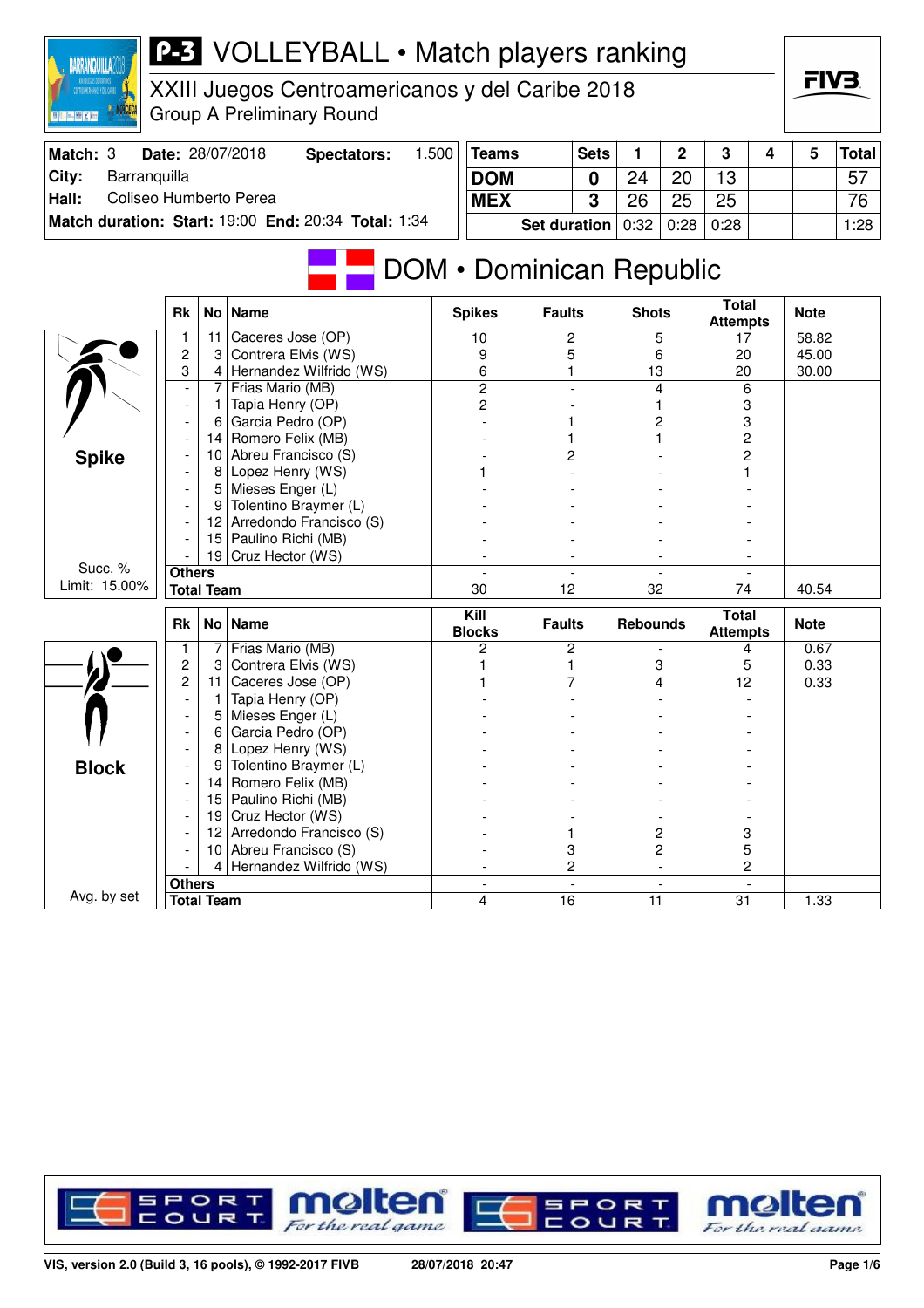

XXIII Juegos Centroamericanos y del Caribe 2018 Group A Preliminary Round

| Match: 3 | Date: 28/07/2018                                    | Spectators: | 1.500 | Teams                              | <b>Sets</b> |    | $\mathbf 2$ | 3    | 4 | 5 | <b>Total</b> |
|----------|-----------------------------------------------------|-------------|-------|------------------------------------|-------------|----|-------------|------|---|---|--------------|
| City:    | Barranguilla                                        |             |       | <b>DOM</b>                         | ∩           | 24 | 20          | 13   |   |   | 57           |
| Hall:    | Coliseo Humberto Perea                              |             |       | <b>MEX</b>                         | ີ           | 26 | 25          | 25   |   |   | 76           |
|          | Match duration: Start: 19:00 End: 20:34 Total: 1:34 |             |       | Set duration $0.32 \mid 0.28 \mid$ |             |    |             | 0:28 |   |   | 1:28         |

# **DOM • Dominican Republic**

|              | <b>Rk</b>                |                   | No   Name                     | <b>Aces</b>              | <b>Faults</b>   | <b>Serve</b><br><b>Hits</b> | <b>Total</b><br><b>Attempts</b> | <b>Note</b> |
|--------------|--------------------------|-------------------|-------------------------------|--------------------------|-----------------|-----------------------------|---------------------------------|-------------|
|              | 1                        | 11                | Caceres Jose (OP)             | $\mathbf{2}$             | $\overline{c}$  | 7                           | 11                              | 0.67        |
|              | 2                        | $\overline{4}$    | Hernandez Wilfrido (WS)       | 1                        | 3               | 9                           | 13                              | 0.33        |
|              | $\overline{\phantom{a}}$ | 1                 | Tapia Henry (OP)              | $\overline{a}$           | $\overline{a}$  | $\blacksquare$              |                                 |             |
|              | $\blacksquare$           | 5                 | Mieses Enger (L)              |                          |                 |                             |                                 |             |
|              | $\overline{\phantom{a}}$ | 8                 | Lopez Henry (WS)              |                          |                 |                             |                                 |             |
|              | $\blacksquare$           | 9                 | Tolentino Braymer (L)         |                          |                 |                             |                                 |             |
|              |                          | 12 <sub>2</sub>   | Arredondo Francisco (S)       |                          |                 | 4                           | 4                               |             |
| <b>Serve</b> |                          | 14                | Romero Felix (MB)             |                          |                 | 8                           | 8                               |             |
|              | $\overline{\phantom{a}}$ | 15                | Paulino Richi (MB)            |                          |                 |                             |                                 |             |
|              | $\overline{\phantom{a}}$ |                   | 19 Cruz Hector (WS)           |                          |                 |                             |                                 |             |
|              | $\overline{\phantom{a}}$ | 10                | Abreu Francisco (S)           |                          | 1               | 5                           | 6                               |             |
|              |                          | 3                 | Contrera Elvis (WS)           |                          | $\overline{c}$  | 6                           | 8                               |             |
|              |                          | 7                 | Frias Mario (MB)              |                          | 3               | 4                           | 7                               |             |
|              |                          |                   | 6 Garcia Pedro (OP)           |                          | 1               |                             | 2                               |             |
|              | <b>Others</b>            |                   |                               | $\overline{\phantom{a}}$ | $\blacksquare$  | $\blacksquare$              | $\blacksquare$                  |             |
| Avg. by set  |                          | <b>Total Team</b> |                               | 3                        | $\overline{12}$ | 44                          | $\overline{59}$                 | 1.00        |
| <b>Team</b>  |                          |                   | Opponent errors & Team faults | 20                       | 4               |                             | 24                              |             |
|              | <b>Rk</b>                |                   | No   Name                     | <b>Digs</b>              | <b>Faults</b>   | <b>Receptions</b>           | <b>Total</b><br><b>Attempts</b> | <b>Note</b> |
|              | 1                        | 5 <sup>1</sup>    | Mieses Enger (L)              | 10                       | $\overline{5}$  |                             | 16                              | 3.33        |
|              | $\overline{c}$           | $\overline{4}$    | Hernandez Wilfrido (WS)       | 3                        | 5               | 6                           | 14                              | 1.00        |
|              | 3                        | 3                 | Contrera Elvis (WS)           | $\overline{c}$           | 3               | 3                           | 8                               | 0.67        |
|              | 3                        | 12 <sub>2</sub>   | Arredondo Francisco (S)       | $\overline{2}$           | 3               |                             | 6                               | 0.67        |
|              | 5                        | 14                | Romero Felix (MB)             |                          |                 | 2                           | 3                               | 0.33        |
|              | 5                        | 7                 | Frias Mario (MB)              |                          | $\overline{c}$  | 3                           | 6                               | 0.33        |
|              | 5                        | 10 <sup>1</sup>   | Abreu Francisco (S)           |                          | 3               | 3                           | 7                               | 0.33        |
| Dig          | 5                        | $\mathbf{1}$      | Tapia Henry (OP)              |                          | 1               | $\overline{a}$              | $\overline{c}$                  | 0.33        |
|              | $\overline{\phantom{a}}$ |                   | 8 Lopez Henry (WS)            |                          |                 |                             |                                 |             |
|              | $\overline{\phantom{a}}$ | 9                 | Tolentino Braymer (L)         |                          |                 |                             |                                 |             |
|              |                          | 11                | Caceres Jose (OP)             |                          |                 |                             |                                 |             |
|              | $\overline{\phantom{a}}$ |                   | 15 Paulino Richi (MB)         |                          |                 |                             |                                 |             |
|              |                          | 19                | Cruz Hector (WS)              |                          |                 |                             |                                 |             |
|              |                          | 6                 | Garcia Pedro (OP)             |                          | 1               |                             | 2                               |             |
|              | <b>Others</b>            |                   |                               | $\sim$                   | $\blacksquare$  | $\overline{a}$              | $\overline{\phantom{a}}$        |             |
| Avg. by set  |                          | <b>Total Team</b> |                               | 21                       | 23              | 20                          | 64                              | 7.00        |

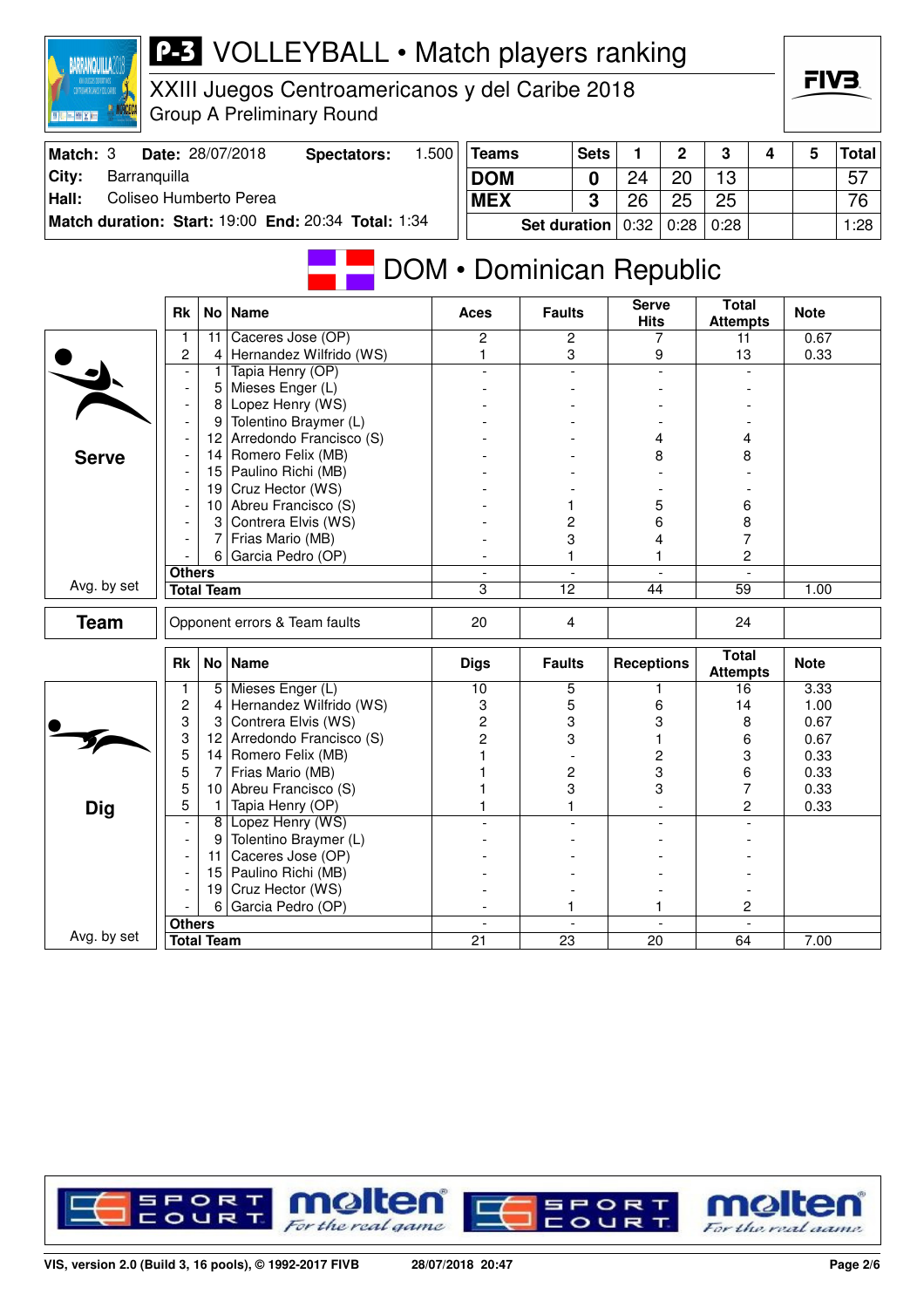

XXIII Juegos Centroamericanos y del Caribe 2018 Group A Preliminary Round

| Match: 3 | Date: 28/07/2018                                    | Spectators: | 1.500 | Teams                                      | <b>Sets</b> |    | $\overline{2}$ | 3    | 4 | 5 | <b>Total</b> |
|----------|-----------------------------------------------------|-------------|-------|--------------------------------------------|-------------|----|----------------|------|---|---|--------------|
| City:    | Barranquilla                                        |             |       | <b>DOM</b>                                 |             | 24 | 20             | 13   |   |   | 57           |
| Hall:    | Coliseo Humberto Perea                              |             |       | <b>MEX</b>                                 | C           | 26 | 25             | 25   |   |   | 76           |
|          | Match duration: Start: 19:00 End: 20:34 Total: 1:34 |             |       | Set duration $\vert 0.32 \vert 0.28 \vert$ |             |    |                | 0:28 |   |   | 1:28         |

# **DOM • Dominican Republic**

|                         | <b>Rk</b>                          |                 | No   Name               | <b>Running</b><br><b>Sets</b> | <b>Faults</b>                    | <b>Still</b><br><b>Sets</b>       | <b>Total</b><br><b>Attempts</b> | <b>Note</b> |
|-------------------------|------------------------------------|-----------------|-------------------------|-------------------------------|----------------------------------|-----------------------------------|---------------------------------|-------------|
|                         | 1                                  | 10              | Abreu Francisco (S)     | 13                            |                                  | 29                                | 43                              | 4.33        |
| $\overline{6}$          | 2                                  | 12              | Arredondo Francisco (S) | 5                             |                                  | 11                                | 17                              | 1.67        |
|                         |                                    | 1               | Tapia Henry (OP)        |                               |                                  |                                   |                                 |             |
|                         | $\overline{\phantom{a}}$           | 3               | Contrera Elvis (WS)     |                               |                                  | 4                                 | 4                               |             |
|                         | $\blacksquare$                     | 4               | Hernandez Wilfrido (WS) |                               |                                  | 3                                 | 3                               |             |
|                         |                                    | 5               | Mieses Enger (L)        |                               |                                  | 6                                 | 6                               |             |
|                         | $\overline{\phantom{a}}$           | 6               | Garcia Pedro (OP)       |                               |                                  |                                   |                                 |             |
| <b>Set</b>              | $\overline{\phantom{a}}$           | 7               | Frias Mario (MB)        |                               |                                  |                                   |                                 |             |
|                         |                                    | 8               | Lopez Henry (WS)        |                               |                                  |                                   |                                 |             |
|                         |                                    | 9               | Tolentino Braymer (L)   |                               |                                  |                                   |                                 |             |
|                         |                                    | 11              | Caceres Jose (OP)       |                               |                                  | 2                                 | 2                               |             |
|                         |                                    | 14              | Romero Felix (MB)       |                               |                                  |                                   |                                 |             |
|                         |                                    | 15              | Paulino Richi (MB)      |                               |                                  |                                   |                                 |             |
|                         |                                    |                 | 19 Cruz Hector (WS)     |                               |                                  |                                   |                                 |             |
|                         | <b>Others</b>                      |                 |                         |                               | $\overline{\phantom{a}}$         | $\overline{\phantom{a}}$          | $\overline{\phantom{a}}$        |             |
| Avg. by set             | <b>Total Team</b>                  |                 |                         | 18                            | $\overline{c}$                   | $\overline{56}$                   | 76                              | 6.00        |
|                         |                                    |                 |                         |                               |                                  |                                   |                                 |             |
|                         | <b>Rk</b>                          |                 | No Name                 | <b>Excellents</b>             | <b>Faults</b>                    | <b>Serve</b><br><b>Receptions</b> | Total<br><b>Attempts</b>        | <b>Note</b> |
|                         | 1                                  | 3               | Contrera Elvis (WS)     | 13                            | 3                                | 4                                 | 20                              | 50.00       |
|                         | 2                                  | 4               | Hernandez Wilfrido (WS) | 7                             | 1                                | 10                                | 18                              | 33.33       |
|                         | 3                                  | 5               | Mieses Enger (L)        | 10                            | 3                                | 9                                 | 22                              | 31.82       |
| 5                       | $\mathbf{r}$                       | 7               | Frias Mario (MB)        |                               |                                  | 2                                 | 2                               |             |
|                         | $\overline{\phantom{a}}$           | 11              | Caceres Jose (OP)       |                               |                                  |                                   |                                 |             |
|                         | $\overline{\phantom{a}}$           | 1               | Tapia Henry (OP)        |                               |                                  |                                   |                                 |             |
|                         | $\overline{\phantom{a}}$           | 6               | Garcia Pedro (OP)       |                               |                                  |                                   |                                 |             |
|                         |                                    | 8               | Lopez Henry (WS)        |                               |                                  |                                   |                                 |             |
| <b>Reception</b>        |                                    | 9               | Tolentino Braymer (L)   |                               |                                  |                                   |                                 |             |
|                         | $\overline{\phantom{a}}$           | 10              | Abreu Francisco (S)     |                               |                                  |                                   |                                 |             |
|                         |                                    | 12 <sup>2</sup> | Arredondo Francisco (S) |                               |                                  |                                   |                                 |             |
|                         |                                    | 14              | Romero Felix (MB)       |                               |                                  |                                   |                                 |             |
|                         |                                    | 15              | Paulino Richi (MB)      |                               |                                  |                                   |                                 |             |
|                         |                                    | 19              | Cruz Hector (WS)        |                               |                                  |                                   |                                 |             |
| Eff. %<br>Limit: 20.00% | <b>Others</b><br><b>Total Team</b> |                 |                         | $\overline{a}$<br>30          | $\overline{a}$<br>$\overline{7}$ | $\overline{a}$<br>26              | 63                              | 36.51       |

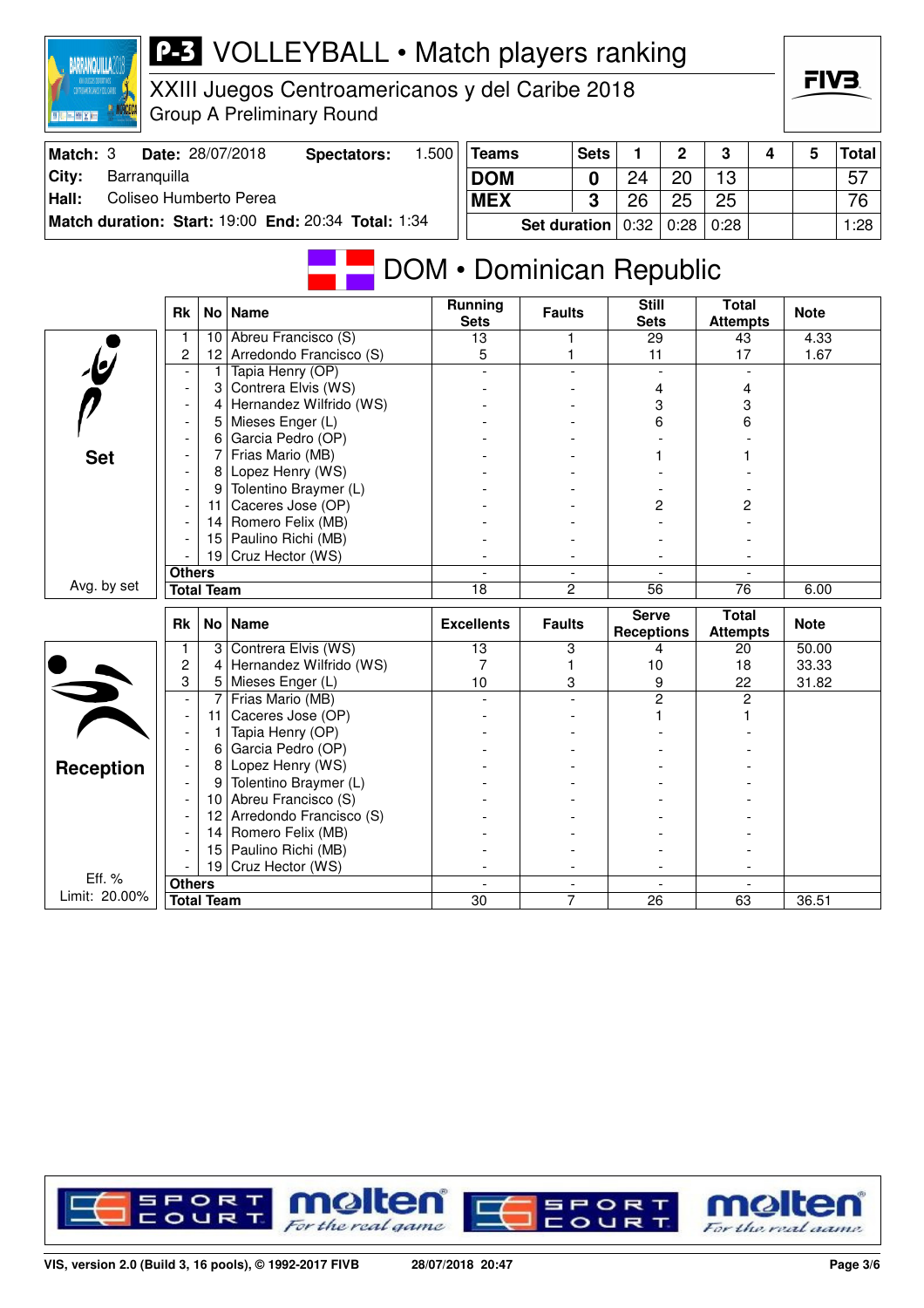

XXIII Juegos Centroamericanos y del Caribe 2018 Group A Preliminary Round

| Match: 3 | Date: 28/07/2018                                    | Spectators: | .500 | Teams      |                               | <b>Sets</b> |    | C  | 2    |  | <b>Total</b> |
|----------|-----------------------------------------------------|-------------|------|------------|-------------------------------|-------------|----|----|------|--|--------------|
| City:    | Barranguilla                                        |             |      | <b>DOM</b> |                               |             | 24 | 20 | 13   |  | 57           |
| Hall:    | Coliseo Humberto Perea                              |             |      | <b>MEX</b> |                               | ≏           | 26 | 25 | 25   |  | 76           |
|          | Match duration: Start: 19:00 End: 20:34 Total: 1:34 |             |      |            | Set duration $0.32 \mid 0.28$ |             |    |    | 0:28 |  | 1:28         |

## MEX • Mexico

|               | <b>Rk</b>                          |              | No   Name                    | <b>Spikes</b>                 | <b>Faults</b>                  | <b>Shots</b>                   | <b>Total</b><br><b>Attempts</b> | <b>Note</b> |
|---------------|------------------------------------|--------------|------------------------------|-------------------------------|--------------------------------|--------------------------------|---------------------------------|-------------|
|               | 1                                  | 4            | Ruiz De La Cruz Gonzalo (WS) | 9                             | 2                              | 3                              | 14                              | 64.29       |
|               | $\overline{c}$                     | 11           | Barajas Jorge (WS)           | 8                             | 3                              | 9                              | 20                              | 40.00       |
|               | 3                                  | $\mathbf{1}$ | Vargas Daniel (OP)           | 7                             | 4                              | 8                              | 19                              | 36.84       |
|               | $\overline{a}$                     | 12           | Martinez Jose (MB)           | $\overline{6}$                | 1                              | $\overline{2}$                 | 9                               |             |
|               | $\overline{a}$                     | 14           | Martínez Jonathan (MB)       | 5                             |                                | 3                              | 8                               |             |
|               |                                    | 10           | Rangel Pedro (S)             | 3                             |                                |                                | 4                               |             |
|               |                                    | 3            | Garay Ridl (OP)              | 2                             |                                |                                | 2                               |             |
| <b>Spike</b>  |                                    | 20           | Duarte Julian (WS)           |                               |                                |                                |                                 |             |
|               |                                    | 23           | Moreno Alejandro (WS)        |                               |                                |                                |                                 |             |
|               |                                    | 5            | Rangel Jesus (L)             |                               |                                |                                |                                 |             |
|               |                                    | 6            | Perales Jesus (S)            |                               |                                |                                |                                 |             |
|               |                                    | 8            | Cruz Gabriel (MB)            |                               |                                |                                |                                 |             |
|               |                                    | 15           | Martinez Alan (L)            |                               |                                |                                |                                 |             |
|               |                                    | 17           | Orellana Nestor (OP)         |                               | $\overline{\phantom{a}}$       |                                |                                 |             |
| Succ. %       | <b>Others</b>                      |              |                              | $\overline{\phantom{a}}$      | $\blacksquare$                 | $\blacksquare$                 | $\overline{a}$                  |             |
| Limit: 15.00% | <b>Total Team</b>                  |              |                              | 40                            | 10                             | $\overline{28}$                | $\overline{78}$                 | 51.28       |
|               |                                    |              |                              |                               |                                |                                |                                 |             |
|               | <b>Rk</b>                          |              | No   Name                    | Kill<br><b>Blocks</b>         | <b>Faults</b>                  | <b>Rebounds</b>                | <b>Total</b><br><b>Attempts</b> | <b>Note</b> |
|               | $\mathbf{1}$                       | 14           | Martínez Jonathan (MB)       | 4                             | 5                              | 3                              | 12                              | 1.33        |
|               | $\overline{c}$                     | 10           | Rangel Pedro (S)             | 2                             | 1                              | 4                              | 7                               | 0.67        |
|               | 3                                  | 4            | Ruiz De La Cruz Gonzalo (WS) |                               |                                |                                | 1                               | 0.33        |
|               | 3                                  | 1.           | Vargas Daniel (OP)           |                               | 2                              |                                | 4                               | 0.33        |
|               | $\overline{a}$                     |              | 5 Rangel Jesus (L)           |                               |                                |                                |                                 |             |
|               | $\blacksquare$                     | 6            | Perales Jesus (S)            |                               |                                |                                |                                 |             |
|               |                                    | 8            | Cruz Gabriel (MB)            |                               |                                |                                |                                 |             |
| <b>Block</b>  |                                    | 15           | Martinez Alan (L)            |                               |                                |                                |                                 |             |
|               |                                    | 17           | Orellana Nestor (OP)         |                               |                                |                                |                                 |             |
|               |                                    | 23           | Moreno Alejandro (WS)        |                               |                                |                                |                                 |             |
|               |                                    | 12           | Martinez Jose (MB)           |                               |                                | 9                              | 10                              |             |
|               |                                    | 11           | Barajas Jorge (WS)           |                               |                                | 2                              | 3                               |             |
|               |                                    | 3            | Garay Ridl (OP)              |                               |                                |                                | $\overline{c}$                  |             |
|               |                                    | 20           | Duarte Julian (WS)           |                               |                                |                                | 1                               |             |
| Avg. by set   | <b>Others</b><br><b>Total Team</b> |              |                              | $\overline{\phantom{a}}$<br>8 | $\overline{\phantom{a}}$<br>12 | $\overline{\phantom{a}}$<br>20 | $\overline{\phantom{a}}$<br>40  | 2.67        |

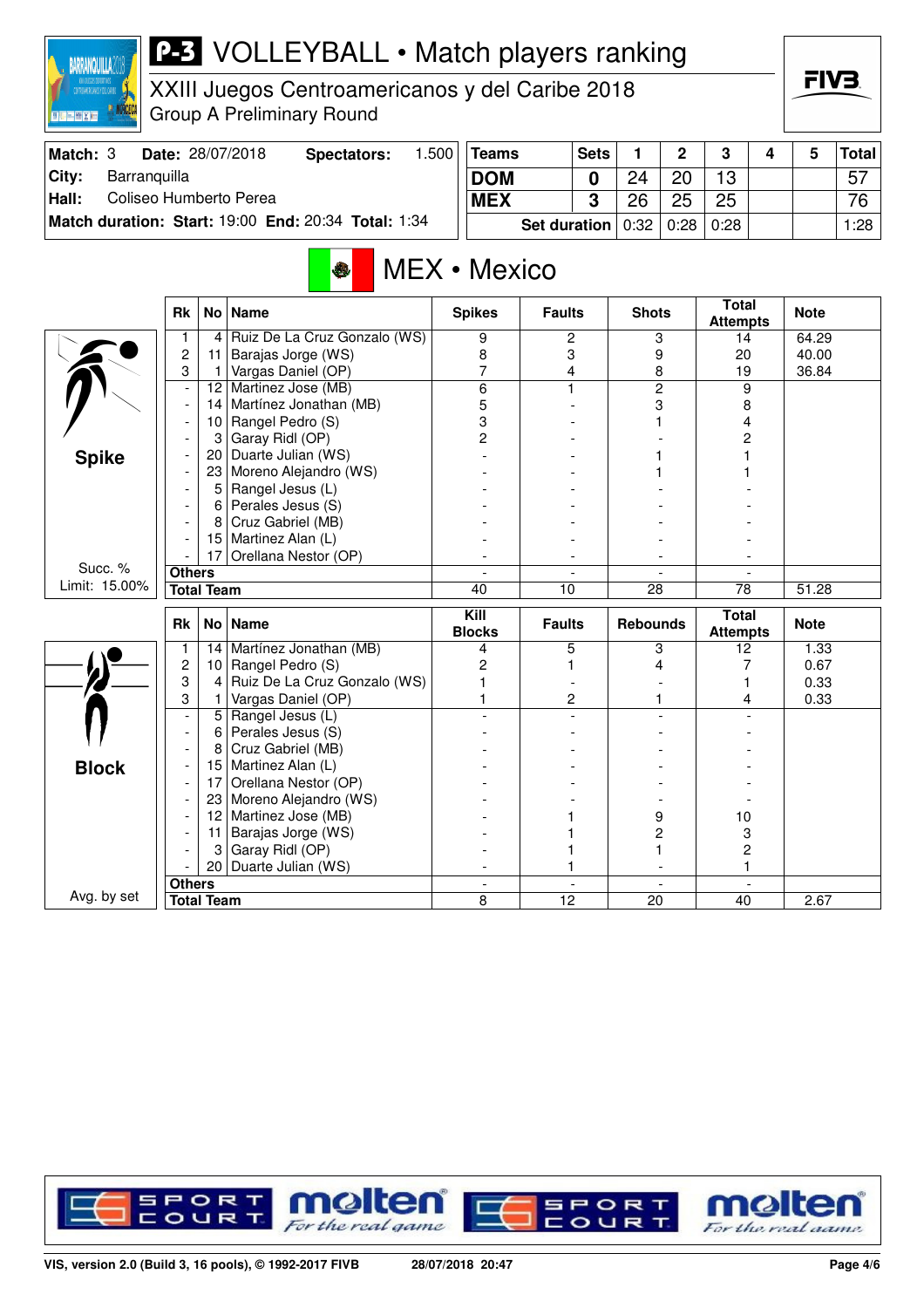

XXIII Juegos Centroamericanos y del Caribe 2018 Group A Preliminary Round

| Match: 3 |              | Date: 28/07/2018       | Spectators:                                         | .500 | Teams      | <b>Sets</b>           |    | n                | ≏  |  | <b>Total</b> |
|----------|--------------|------------------------|-----------------------------------------------------|------|------------|-----------------------|----|------------------|----|--|--------------|
| City:    | Barranquilla |                        |                                                     |      | <b>DOM</b> |                       | 24 | 20               | 13 |  | 57           |
| Hall:    |              | Coliseo Humberto Perea |                                                     |      | <b>MEX</b> |                       | 26 | 25               | 25 |  | 76           |
|          |              |                        | Match duration: Start: 19:00 End: 20:34 Total: 1:34 |      |            | Set duration $ 0:32 $ |    | $0:28 \mid 0:28$ |    |  | 1:28         |

## MEX • Mexico

|              | <b>Rk</b>                | No              | <b>Name</b>                   | <b>Aces</b>    | <b>Faults</b>            | <b>Serve</b><br><b>Hits</b> | <b>Total</b><br><b>Attempts</b> | <b>Note</b> |
|--------------|--------------------------|-----------------|-------------------------------|----------------|--------------------------|-----------------------------|---------------------------------|-------------|
|              | 1                        | 10              | Rangel Pedro (S)              | 2              | 3                        | 12                          | 17                              | 0.67        |
|              | $\overline{c}$           | $\mathbf{1}$    | Vargas Daniel (OP)            | 1              | 1                        | 13                          | 15                              | 0.33        |
|              | $\overline{c}$           | 11              | Barajas Jorge (WS)            |                | $\overline{\mathbf{c}}$  | 8                           | 11                              | 0.33        |
|              | 2                        | $\overline{4}$  | Ruiz De La Cruz Gonzalo (WS)  | 1              | $\overline{c}$           | 5                           | 8                               | 0.33        |
|              | $\overline{\phantom{a}}$ | $\overline{3}$  | Garay Ridl (OP)               |                | $\blacksquare$           | $\overline{a}$              |                                 |             |
|              | $\overline{\phantom{a}}$ | 5               | Rangel Jesus (L)              |                |                          |                             |                                 |             |
|              | $\overline{\phantom{a}}$ | 6               | Perales Jesus (S)             |                |                          |                             |                                 |             |
| <b>Serve</b> | $\overline{\phantom{a}}$ | 8               | Cruz Gabriel (MB)             |                |                          |                             |                                 |             |
|              | $\overline{\phantom{a}}$ | 15              | Martinez Alan (L)             |                |                          |                             |                                 |             |
|              | $\overline{a}$           | 20              | Duarte Julian (WS)            |                |                          |                             |                                 |             |
|              | $\overline{\phantom{a}}$ | 23              | Moreno Alejandro (WS)         |                |                          |                             |                                 |             |
|              |                          | 14              | Martínez Jonathan (MB)        |                |                          | 12                          | 13                              |             |
|              |                          |                 | 12 Martinez Jose (MB)         |                |                          | 5                           | 6                               |             |
|              |                          | 17              | Orellana Nestor (OP)          |                | 1                        | 2                           | 3                               |             |
|              | <b>Others</b>            |                 |                               | $\blacksquare$ | $\overline{a}$           | $\overline{a}$              | $\mathbf{r}$                    |             |
| Avg. by set  | <b>Total Team</b>        |                 |                               | 5              | 11                       | $\overline{58}$             | 74                              | 1.67        |
| <b>Team</b>  |                          |                 | Opponent errors & Team faults | 23             | 3                        |                             | 26                              |             |
|              | <b>Rk</b>                | No <sub>1</sub> | <b>Name</b>                   | <b>Digs</b>    | <b>Faults</b>            | <b>Receptions</b>           | <b>Total</b><br><b>Attempts</b> | <b>Note</b> |
|              | 1                        | 11              | Barajas Jorge (WS)            | 7              | 4                        |                             | $\overline{12}$                 | 2.33        |
|              | 2                        | 10 <sup>°</sup> | Rangel Pedro (S)              | 6              | 2                        | 1                           | 9                               | 2.00        |
|              | $\overline{c}$           | 5               | Rangel Jesus (L)              | 6              | 4                        |                             | 11                              | 2.00        |
|              | 4                        | 14              | Martínez Jonathan (MB)        | 3              |                          |                             | 3                               | 1.00        |
|              | 4                        | $\overline{4}$  | Ruiz De La Cruz Gonzalo (WS)  | 3              | 2                        |                             | 6                               | 1.00        |
|              | 6                        | 1               | Vargas Daniel (OP)            | $\overline{2}$ | 1                        |                             | 3                               | 0.67        |
|              | $\overline{7}$           | 15              | Martinez Alan (L)             | 1              |                          |                             |                                 | 0.33        |
| <b>Dig</b>   | 7                        | 17              | Orellana Nestor (OP)          | 1              |                          |                             |                                 | 0.33        |
|              | $\overline{\phantom{a}}$ | $\mathbf{3}$    | Garay Ridl (OP)               |                |                          |                             |                                 |             |
|              | $\blacksquare$           | 8               | Cruz Gabriel (MB)             |                |                          |                             |                                 |             |
|              |                          | 20              | Duarte Julian (WS)            |                |                          |                             |                                 |             |
|              |                          | 23              | Moreno Alejandro (WS)         |                |                          |                             |                                 |             |
|              |                          | 6               | Perales Jesus (S)             |                | 2                        |                             | 2                               |             |
|              |                          |                 | 12 Martinez Jose (MB)         |                | 2                        | $\blacksquare$              | $\overline{c}$                  |             |
|              | <b>Others</b>            |                 |                               | $\blacksquare$ | $\overline{\phantom{a}}$ | $\blacksquare$              | $\sim$                          |             |
| Avg. by set  | <b>Total Team</b>        |                 |                               | 29             | 17                       | 5                           | 51                              | 9.67        |